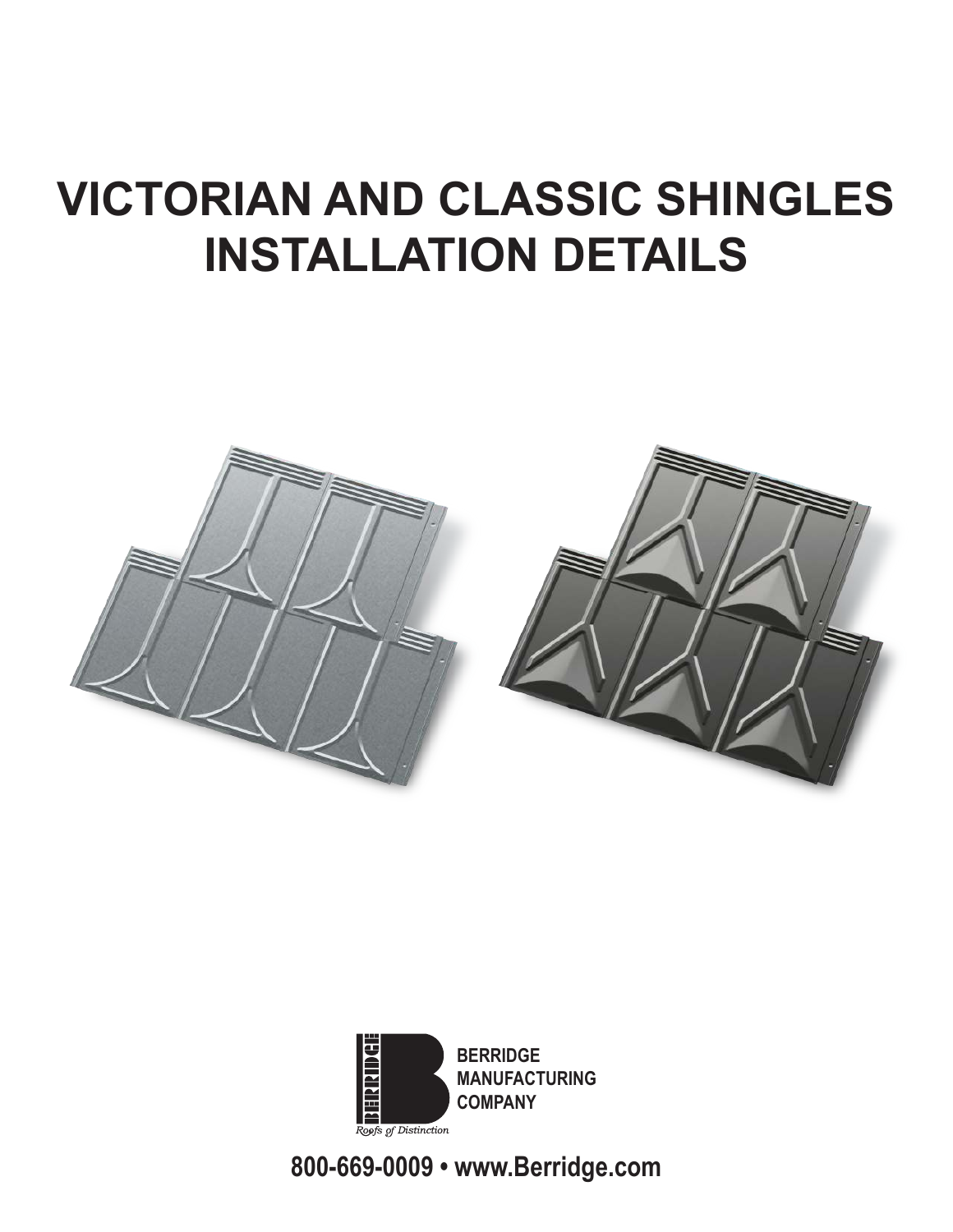| <b>COMPANY</b><br>ofs of Distinction                                                                                                                                            | <b>Victorian or Classic Shingles</b>                                         | <b>PAGE/FILE</b><br>$VC-0$               |
|---------------------------------------------------------------------------------------------------------------------------------------------------------------------------------|------------------------------------------------------------------------------|------------------------------------------|
| <b>BERKINGE</b><br><b>BERRIDGE</b><br><b>MANUFACTURING</b>                                                                                                                      | <b>INDEX</b>                                                                 | DATE: 05-02-02                           |
|                                                                                                                                                                                 |                                                                              |                                          |
| PIPE PENTRATION 4" DIA. OR LESS<br>ROOF PENETRATION RECTANGULAR/SQUARE<br>ROOF PENETRATION SECTION DETAIL<br>ROOF PENETRATION SECTION DETAIL<br>ROOF PENETRATION SECTION DETAIL | <b>VC-80</b><br><b>VC-81</b><br><b>VC-82</b><br><b>VC-83</b><br><b>VC-84</b> |                                          |
| <b>VALLEY DETAIL</b>                                                                                                                                                            | <b>VC-70</b>                                                                 |                                          |
| <b>SLOPE TRANSITION DETAIL</b>                                                                                                                                                  | $VC-60$                                                                      |                                          |
| RAKE WALL DETAIL<br>RAKE WALL DETAIL                                                                                                                                            | $VC-50$<br>$VC-51$                                                           |                                          |
| PARAPET DETAIL<br><b>HEAD WALL DETAIL</b><br><b>HEAD WALL DETAIL</b>                                                                                                            | $VC-40$<br>$VC-41$<br>$VC-42$                                                |                                          |
| RIDGE AND HIP DETAIL<br>SHED ROOF RIDGE CAP DETAIL<br>RIDGE TERMINATION AT DORMER VALLEY<br><b>GABLE DETAIL</b>                                                                 |                                                                              | $VC-20$<br>$VC-21$<br>$VC-22$<br>$VC-30$ |
| <b>EAVE DETAIL</b>                                                                                                                                                              |                                                                              | $VC-10$                                  |
| <b>OVERVIEW VICTORIAN SHINGLE</b><br><b>OVERVIEW CLASSIC SHINGLE</b>                                                                                                            | $VS-5$<br>$CS-5$                                                             |                                          |
| <b>INTRODUCTION TO TYPICAL DETAILS</b>                                                                                                                                          | $VC-2$                                                                       |                                          |
| <b>INSTALLATION INSTRUCTIONS</b><br><b>INSTALLATION INSTRUCTIONS</b><br><b>INSTALLATION INSTRUCTIONS</b>                                                                        | $VCI-1$<br>$VCI-2$<br>$VCI-3$                                                |                                          |
| <b>INDEX</b>                                                                                                                                                                    |                                                                              | $VC-0$                                   |

Ie

Roofs of Distinction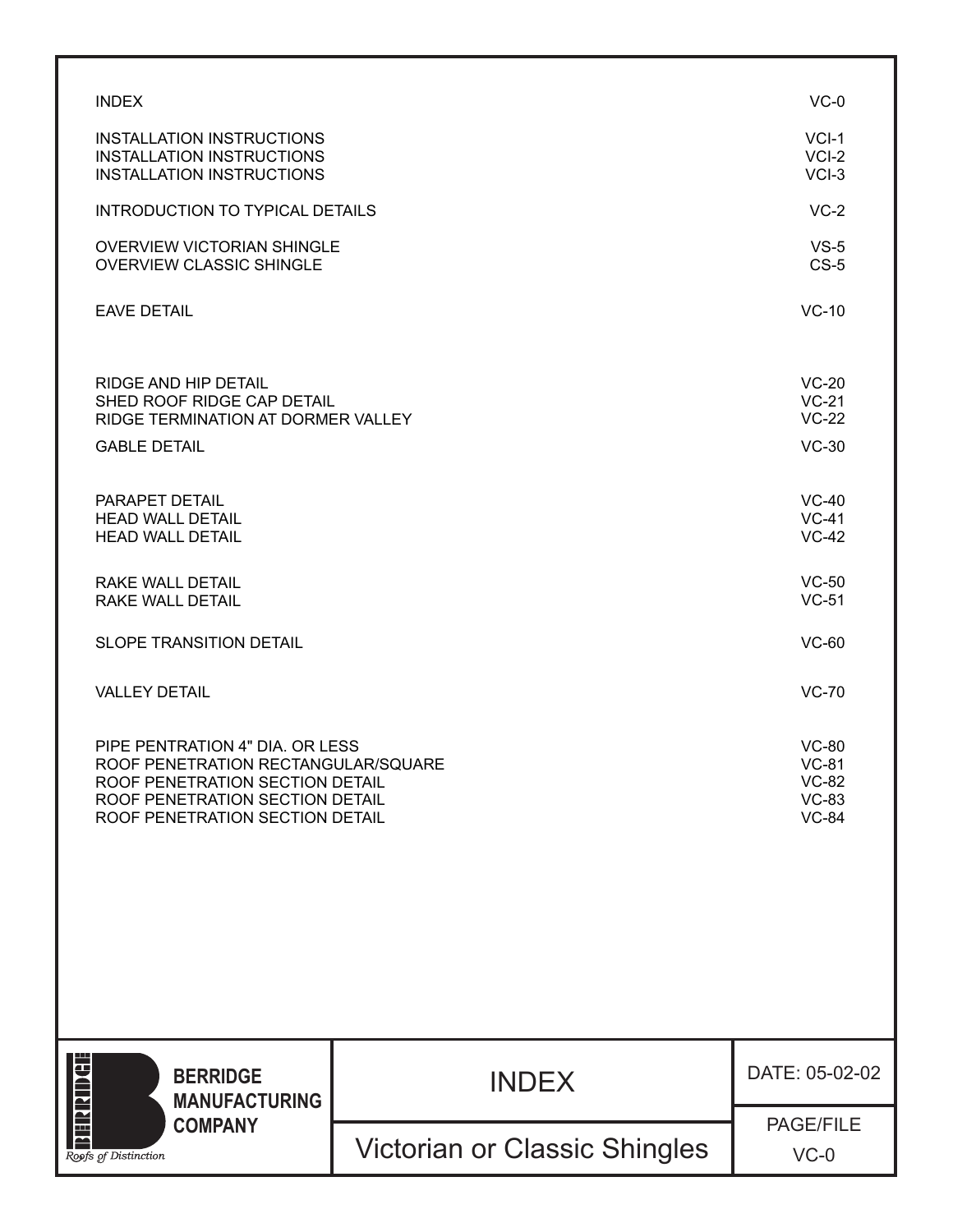- BERRIDGE VICTORIAN AND CLASSIC SHINGLE: А. BERRIDGE VICTORIAN AND CLASSIC SHINGLES HAVE AN EXPOSURE OF 9" x 12".
- B. MINIMUM SLOPE: THE VICTORIAN AND CLASSIC SHINGLES ARE RECOMMENDED FOR SLOPES OF 3:12 OR GREATER.
- C. MATERIAL STORAGE: CAUTION MUST BE EXERCISED IN STORAGE OF MATERIALS PRIOR TO INSTALLATION. KEEP ALL BERRIDGE PREFINISHED MATERIAL IN A DRY LOCATION WITH ADEQUATE VENTILATION AND OUT OF DIRECT SUNLIGHT.

EXPOSURE TO DIRECT SUNLIGHT AND/OR MOISTURE MAY CAUSE THE FACTORY APPLIED STRIPPABLE PLASTIC FILM TO ADHERE TO THE METAL PERMANENTLY AND DISCOLOR THE FINISH.

- STRIPPABLE FILM: THE STRIPPABLE PLASTIC FILM WHICH IS APPLIED OVER MOST D. BERRIDGE PREFINISHED PRODUCTS, PANELS, FLASHINGS, COILS AND FLAT SHEETS PROTECTS THE FINISH DURING FABRICATION AND TRANSIT. THIS FILM MUST BE REMOVED PRIOR TO INSTALLATION.
- E. SOLID SHEATHING REQUIREMENTS: BERRIDGE MANUFACTURING COMPANY RECOMMENDS THE USES OF A MINIMUM OF 1/2" SOLID WOOD SHEATHING TO PROVIDE SUFFICIENT HOLDING POWER FOR FASTENERS. CONTACT BERRIDGE MANUFACTURING'S ENGINEERING DEPARTMENT FOR USE OF ANY OTHER TYPE OF SOLID SHEATHING.
- F. SHEATHING INSPECTION:
	- 1. SHEATHING END JOINTS SHOULD BE STAGGERED.
	- 2. ALL END JOINTS SHOULD MEET AT EITHER A JOIST OR RAFTER.
	- 3. BLOCKING OR "H" CLIPS SHOULD BE USED ON PLYWOOD IF JOINTS DO NOT REMAIN FLAT UNDER THE WEIGHT OF WORKMEN.
	- 4. USE SHIMS TO KEEP ENTIRE SUBSTRATE EVEN. SUBSTRATE SHOULD BE LEVEL TO  $1/4$ " IN  $20' - 0$ ".
	- 5. ALL CUTS AT PENETRATIONS SHOULD BE TIGHT, WITHOUT GAPS.
	- 6. USE WOOD FRAMED CRICKETS AT LARGE PENETRATIONS.
	- 7. MAKE SURE SUBSTRATE JOINTS ARE TIGHT AT ALL HIPS, VALLEYS AND RIDGES.
- G. FASCIA/RAKE INSPECTION:
	- 1. STRIKE A LINE THE FULL LENGTH OF THE FASCIA OR RAKE. IF NOT STRAIGHT, CORRECT WITH SHIMS.
	- 2. MAKE SURE FASCIA/RAKE IS FLUSH WITH ROOF SUBSTRATE SHEATHING.
- UNDERLAYMENT: MINIMUM #30 FELT OR BERRIDGE APPROVED 40 MIL MINIMUM, HIGH H. TEMPERATURE PEEL & STICK UNDERLAYMENT MUST BE APPLIED OVER SOLID SHEATHING AS SHOWN IN THE BERRIDGE MANUFACTURING COMPANY TYPICAL VICTORIAN & CLASSIC SHINGLE INSTALLATION DETAILS. THE USE OF ADDITIONAL LAYERS OF UNDERLAYMENT IS REQUIRED ON LOW-SLOPED ROOFS, AT ALL VALLEY CONDITIONS, AT ROOF PENETRATIONS, AND CERTAIN OTHER FLASHING CONDITIONS AS DEPICTED THROUGHOUT THE TYPICAL DETAILS. BERRIDGE APPROVED PEEL AND STICK UNDERLAYMENT MAY BE REQUIRED ON LOW SLOPED ROOFS OR AT CERTAIN FLASHING CONDITIONS. BOTH UNDERLAYMENT INSTALLATION DETAILS AND APPROVED UNDERLAYMENTS AND SEALANTS LIST CAN BE FOUND ON BERRIDGE'S WEBSITE: WWW.BERRIDGE.COM

APPROVED UNDERLAYMENTS AND SEALANTS

UNDERLAYMENT INSTALLATION DETAILS

| <u>siskiskie </u><br><b>Berridge</b><br>Manufacturing<br>Company<br>Roofs of Distinction | <b>INSTALLATION</b><br><b>INSTRUCTIONS</b> | DATE: 6/14/22        |  |
|------------------------------------------------------------------------------------------|--------------------------------------------|----------------------|--|
|                                                                                          | <b>VICTORIAN OR CLASSIC SHINGLES</b>       | PAGE\FILE<br>$VCI-1$ |  |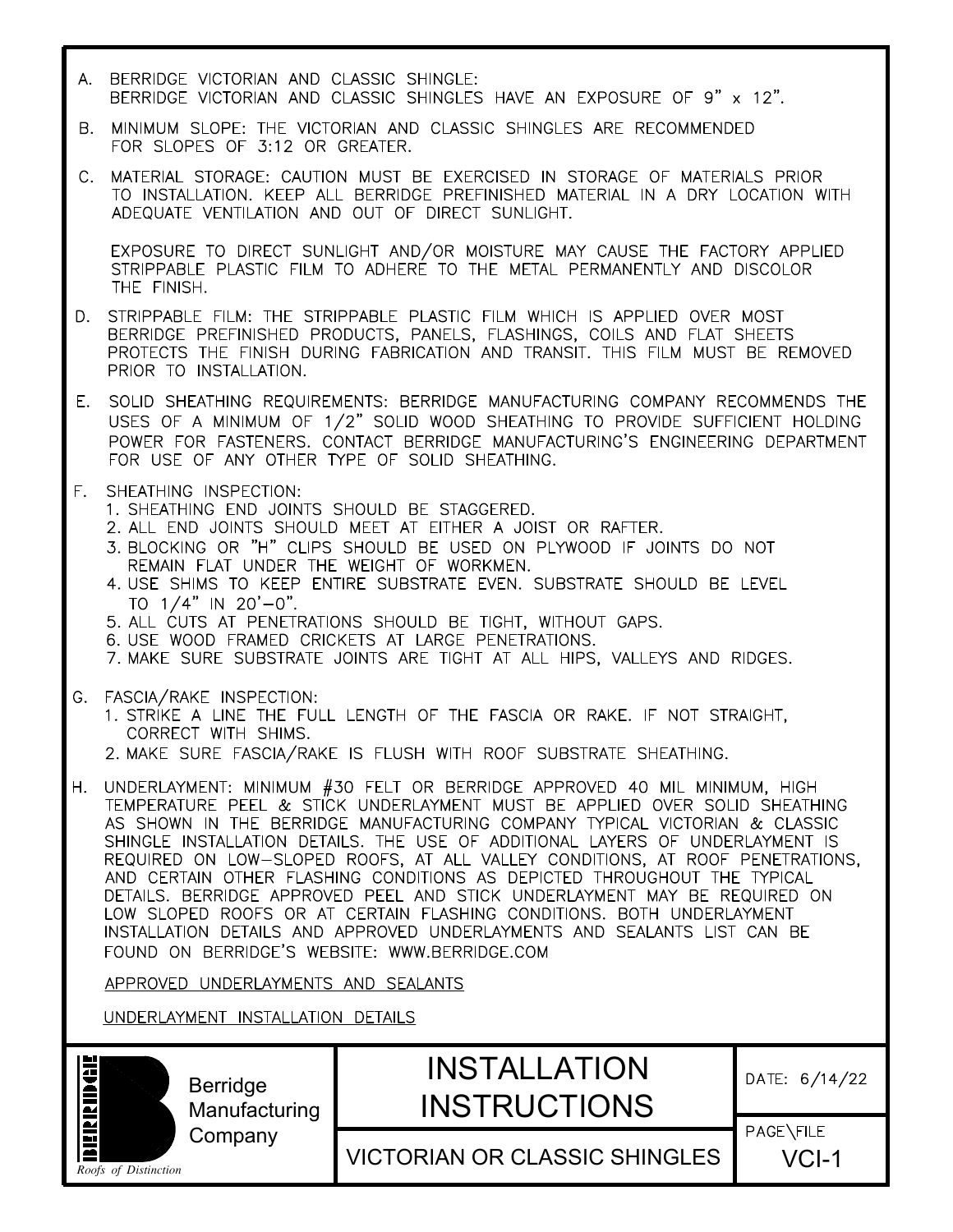- $\mathbf{L}$ FELTING INSTALLATION:
	- 1. DO NOT USE RED ROSIN PAPER UNDER METAL ROOFING PANELS.
	- 2. SWEEP ROOF AREA CLEAN.
	- 3. USE FLAT HEAD GALVANIZED ROOFING NAILS X 1-1/4" LONG WITH BERRIDGE GALVANIZED FELT CAPS.
	- 4. INSTALL VALLEY FELT FIRST.
	- 5. INSTALL FELT PARALLEL TO EAVE (2 LAYERS REQUIRED AT EAVE), STARTING AT EAVE AND USING MINIMUM 6" LAPS. USE TWO LAYERS OF FELT ON ENTIRE ROOF DECK IF ROOF SLOPE IS 3:12. 2 LAYERS REQUIRED AT EAVE REGARDLESS OF SLOPE.
	- 6. INSULATE BETWEEN WOOD BLOCKING AND METAL WITH FELT OR ICE AND WATER SHIELD.
- ELECTROLYSIS: AVOID ALLOWING FLASHING AND PANELS TO COME INTO CONTACT WITH J. EITHER LEAD OR COPPER, AND PREVENT EXPOSURE TO WATER RUNDOWN FROM COPPER  $AND/OR$  LEAD.
- K. FLASHING: IF BERRIDGE MANUFACTURING COMPANY IS TO SUPPLY FLASHING, ALL FLASHINGS WILL BE FABRICATED IN 10'-0" LENGTHS WITH SQUARE END CUTS ONLY. THE PURCHASER MUST PROVIDE ALL DIMENSIONS AND DEGREE OF ANGLES.
- L. FLASHING INSTALLATION:

1. REMOVE STRIPPABLE PLASTIC FILM FROM ALL FLASHINGS PRIOR TO INSTALLATION. 2. ALWAYS STAGGER JOINTS WHEN ONE FLASHING IS INSTALLED OVER OTHER FLASHINGS. 3. INSTALL ALL FLASHINGS AS PER BERRIDGE TYPICAL DETAILS. 4. ALL FLASHINGS ARE TO BE DESIGNED AND INSTALLED TO NOT TRAP WATER.

NOTE: WHEN USING POP RIVETS ON FLASHING, STAINLESS STEEL RIVETS ARE RECOMMENDED TO AVOID RUST STAINS. USE #12 PANCAKE HEAD ZINC PLATED FASTENERS FOR FLASHING INSTALLATION. MAKE SURE ALL FASTENERS ARE DRIVEN STRAIGHT AND SET FLAT. DO NOT OVERDRIVE FASTENERS AS THIS WILL CAUSE THE FLASHINGS TO BUCKLE OR BECOME RECESSED BELOW THE ELEVATION OF THE SUBSTRATE.

M. SHINGLE INSTALLATION:

1. REMOVE STRIPPABLE PLASTIC FILM FROM EACH SHINGLE PRIOR TO INSTALLATION. 2. START AT LOWER LEFT EAVE CORNER AND STAGGER AS SHOWN ON DETAIL VS-5 &  $CS-5.$ 

3. USE CHALK LINES TO KEEP SHINGLES STRAIGHT.

4. SHINGLES INTERLOCK AT SIDE LAP AND OVERLAP FROM COURSE TO COURSE.

5. WHEN SHINGLES REACH THE VALLEY OR HIP TRIM THE SHINGLES SO THAT THEY FIT TIGHT INTO J-CLIPS.

6. TRIM SHINGLES AS NECESSARY AT THE RIDGE SO THAT THE BOTTOM EDGE OF THE SHINGLE FOLLOWS THE PATTERN OF THE OTHER SHINGLES AND THE TOP OF THE SHINGLE FITS TIGHT IN THE J-CLIP.



Berridge Manufacturing Company

## INSTALLATION DATE: 6/14/22 INSTRUCTIONS

**Property of Distinction**<br>Roofs of Distinction

PAGE\FILE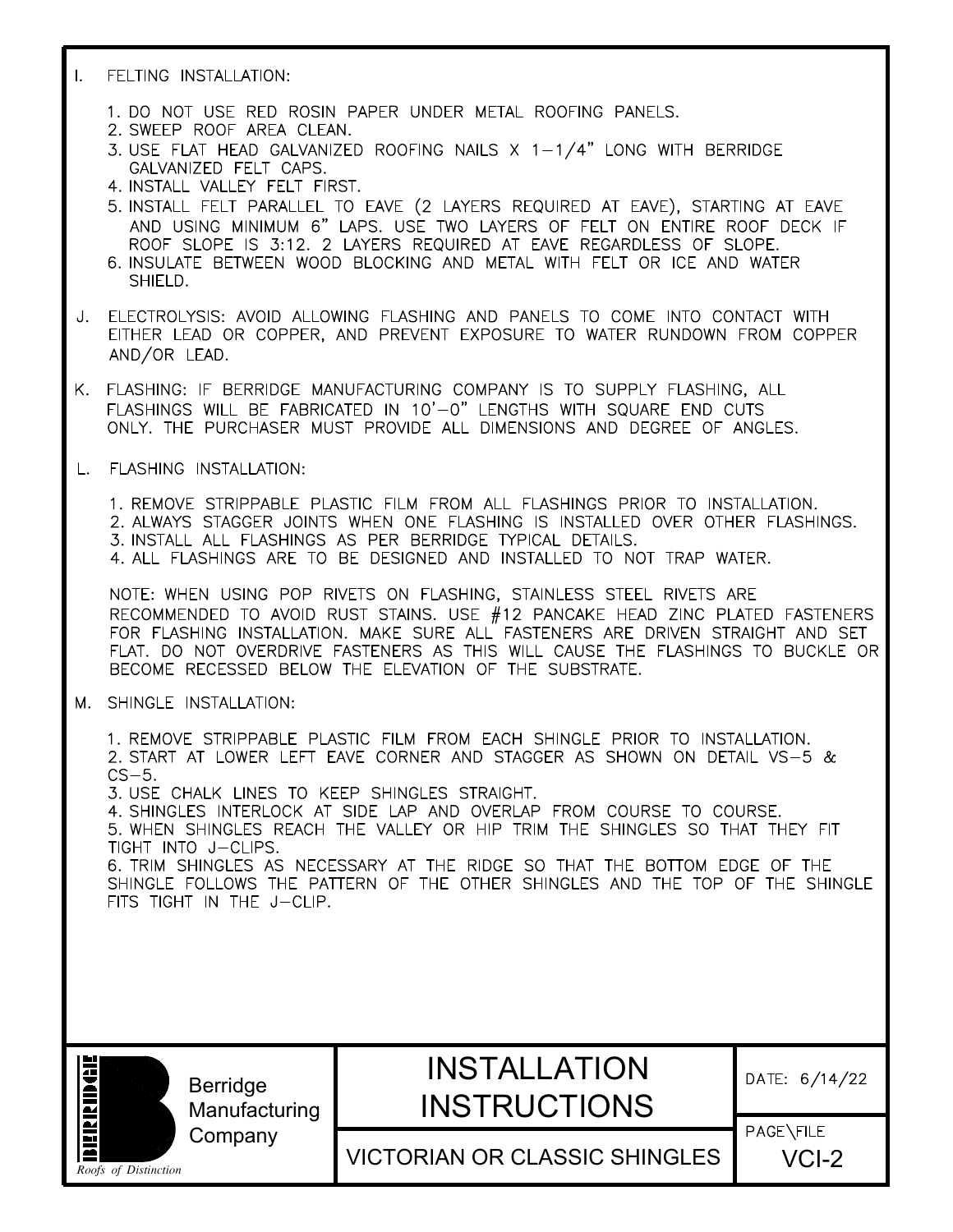FASTENERS: INSTALL FASTENERS AS PER TYPICAL DETAILS. USE LOAD CHARTS LOCATED N. UNDER THE "DOWNLOADS" TAB ON WWW.BERRIDGE.COM FOR FASTENER RECOMMENDATIONS ACCORDING TO SUBSTRATE.\*\*

VICTORIAN & CLASSIC SHINGLES LOAD CHART

MAKE SURE ALL FASTENERS ARE DRIVEN STRAIGHT AND SET FLAT. DO NOT OVERDRIVE FASTENERS AS THIS WILL CAUSE THE CLIP AND/OR FLASHINGS TO BUCKLE OR BECOME RECESSED BELOW THE ELEVATION OF THE SUBSTRATE.

\*\*CONSULT BERRIDGE MANUFACTURING'S ENGINEERING DEPARTMENT REGARDING THE USE OF ANY OTHER TYPE OF FASTENER.

O. SEALANT REQUIREMENTS: FOR A FULL LIST OF APPROVED SEALANTS VISIT: WWW.BERRIDGE.COM

## APPROVED UNDERLAYMENTS AND SEALANTS

BERRIDGE MANUFACTURING COMPANY STRIVES TO PROVIDE ITS CUSTOMERS WITH THE HIGHEST QUALITY STRETCHER LEVELED STEEL AVAILABLE. THE LATEST TECHNOLOGY IS ALSO INCORPORATED IN BERRIDGE'S HIGH-PRECISION COIL HANDLING AND ROLL FORMING EQUIPMENT TO MINIMIZE THE STRESS ON METAL DURING PRODUCTION. ALL THESE MEASURES HAVE BEEN TAKEN TO MINIMIZE THE AMOUNT OF "OIL-CANNING" (WAVINESS) WHICH IS NATURALLY INHERENT IN FLAT SHEET METAL. MANY TIMES; HOWEVER, THE CAUSE OF WAVINESS OR "OIL-CANNING" CAN BE TRACED TO UNEVEN SHEATHING, IMPROPER UNDERLAYMENT INSTALLATION, OR FOOT TRAFFIC ON THE PANELS.

ALL ARCHITECTURAL PANELS REQUIRE CARE IN HANDLING AND INSTALLATION TO AVOID DAMAGING OR DEFORMING THE PANELS.

THESE INSTALLATION INSTRUCTIONS AND THE FOLLOWING TYPICAL DETAILS ARE INTENDED TO PROVIDE OUR CUSTOMERS WITH THE INFORMATION REQUIRED FOR AN AESTHETICALLY PLEASING AND FUNCTIONAL INSTALLATION OF THE BERRIDGE VICTORIAN OR CLASSIC SHINGLES.

NOTE: ALL PRODUCT SPECIFICATIONS, DETAILS AND INSTALLATION INSTRUCTIONS SUBJECT TO CHANGE WITHOUT NOTICE. FOR SPECIFIC PROJECT DETAILS, CONTACT BERRIDGE.



Berridge Manufacturing Company

## INSTALLATION **DATE:** 6/14/22 INSTRUCTIONS

**Particle in the UCLASSIC SHINGLES** VCI-3

PAGE\FILE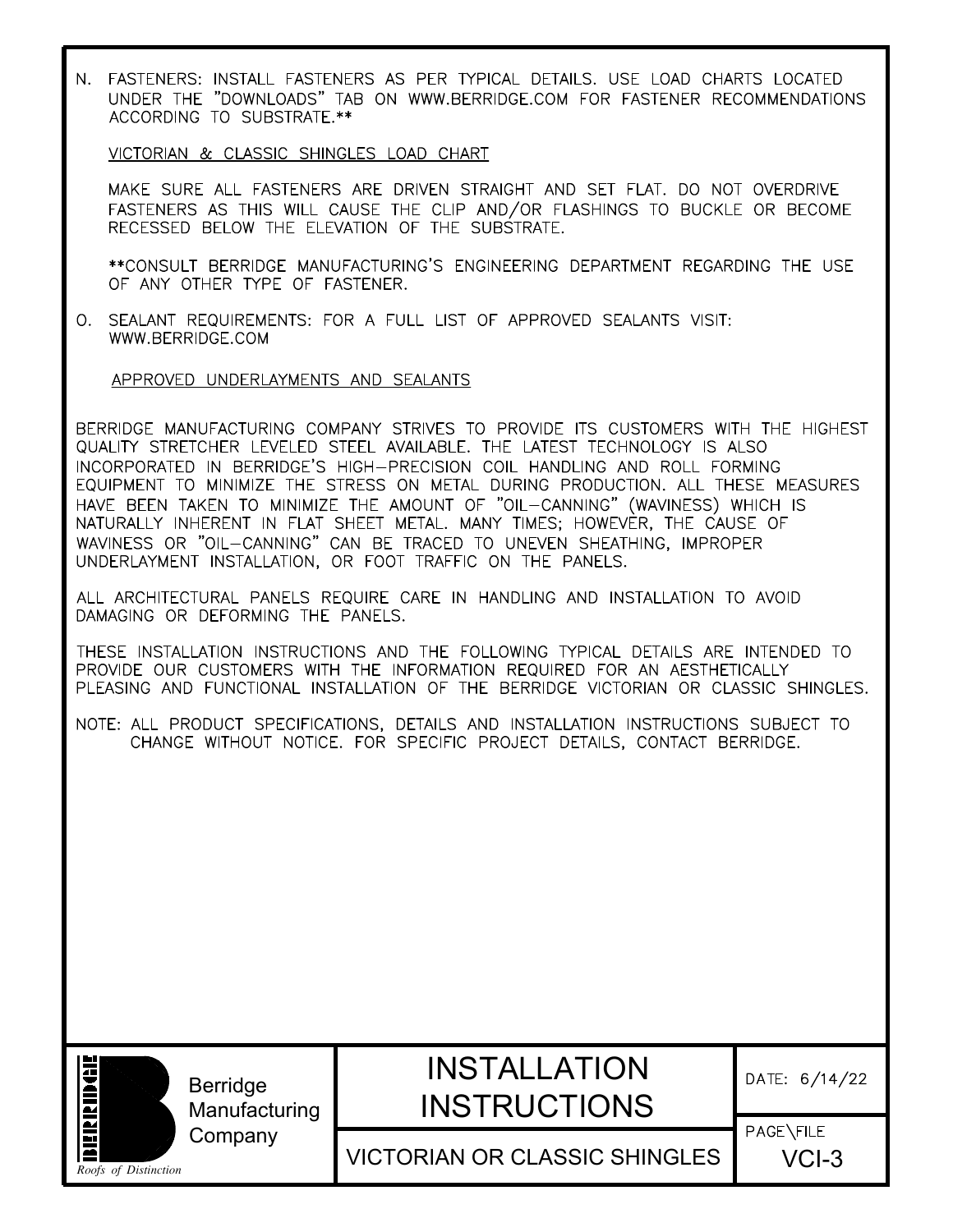THE DETAILS CONTAINED IN THE FOLLOWING PAGES ARE MERELY RECOMMENDATIONS AS TO HOW BERRIDGE MANUFACTURING MATERIALS SHOULD BE INSTALLED. THEY MAY REQUIRE ADAPTATIONS OR MODIFICATIONS FOR A SPECIFIC PROJECT AS CONDITIONS VARY IN BOTH BUILDING DESIGN AND LOCAL WEATHER PECULIARITIES.

BERRIDGE MANUFACTURING COMPANY SHALL BE HELD HARMLESS FORM ANY AND ALL CLAIMS ARISING FROM LACK OF WATERTIGHTNESS AS A RESULT OF FOLLOWING THESE RECOMMENDED DETAILS. ENSURING THE WATERTIGHTNESS ON ANY GIVEN PROJECT IS THE FUNCTION OF THE INSTALLER. THE ARCHITECT/GENERAL CONTRACTOR/INSTALLER MUST ACCEPT THE RESPONSIBILITY TO ADAPT THESE DETAILS TO MEET PARTICULAR BUILDING REQUIREMENTS AND TO ASSURE ADEQUATE WATERTIGHTNESS.

THE INSTALLER CAN VIRTUALLY ASSURE WATERTIGHTNESS IF THESE FLASHING DETAILS HAVE BEEN PROPERLY ADAPTED, ADEQUATE LAPS HAVE BEEN PROVIDED, CORRECT TYPE OF SEALANT USED, ALL JOINT ADEQUATELY CAULKED, AND PROFESSIONAL WORKMANSHIP EMPLOYED.



**BERRIDGE MANUFACTURING COMPANY**

INTRODUCTION TO TYPICAL DETAILS

DATE: 05-02-02

Victorian or Classic Shingles

PAGE/FILE

VC-2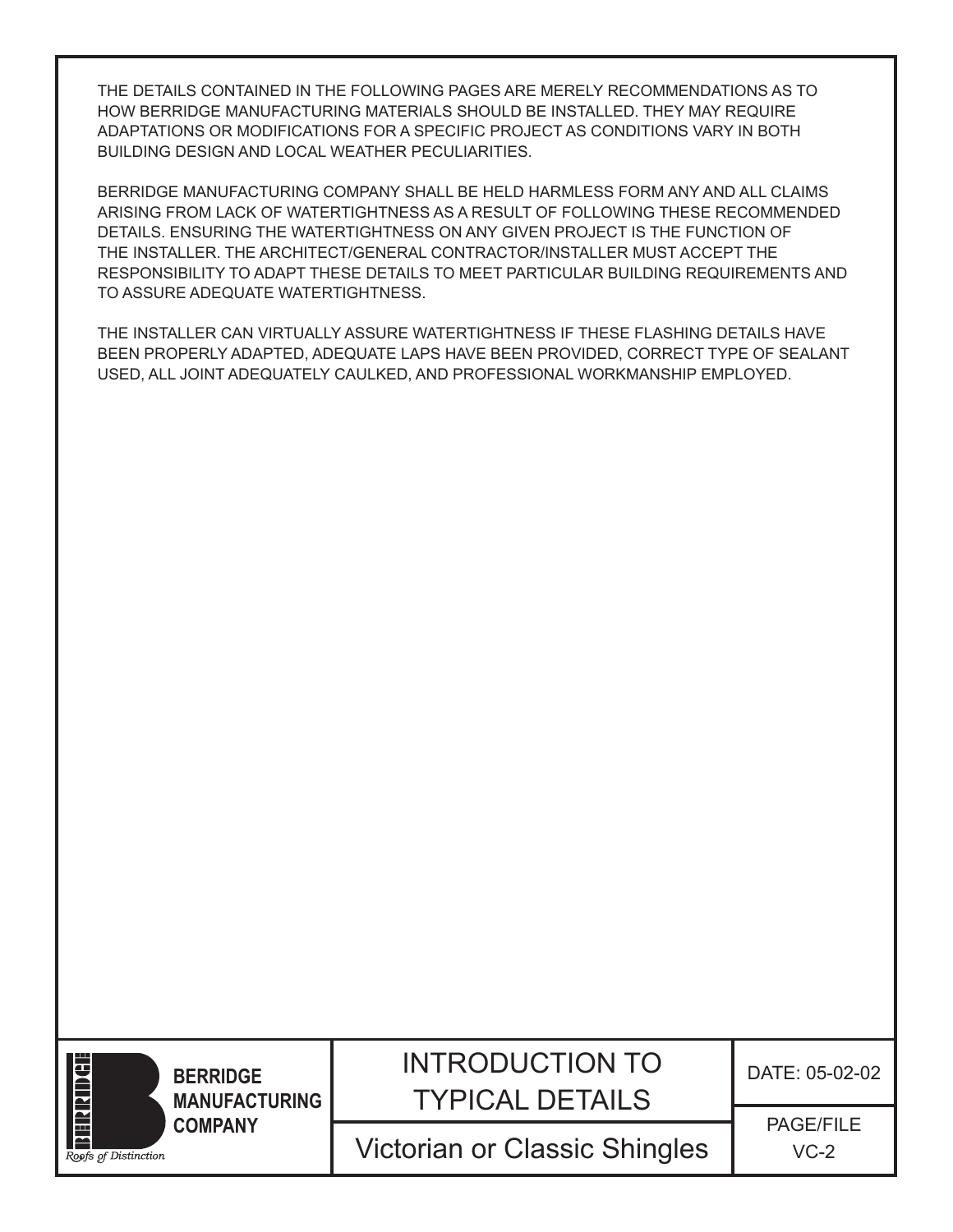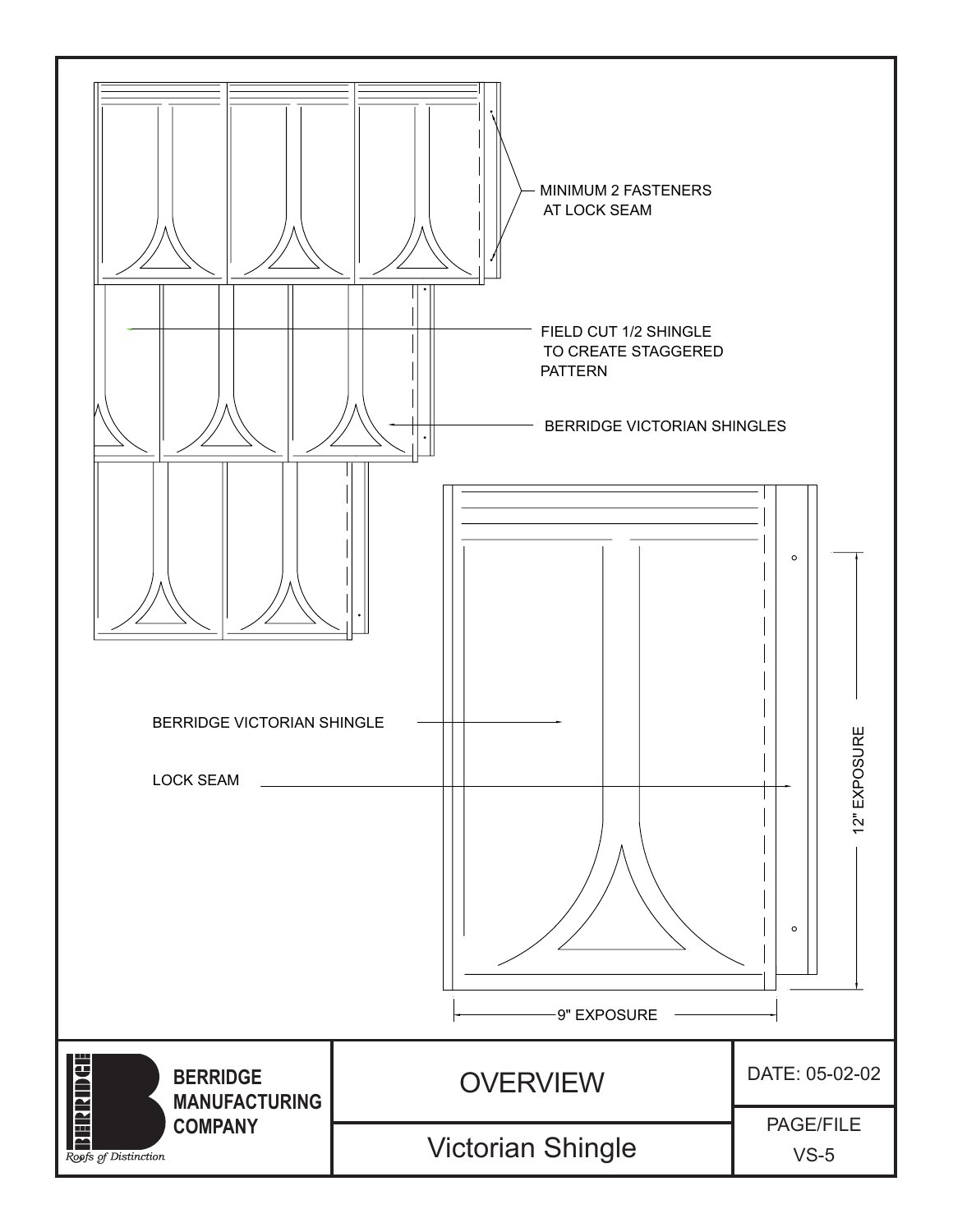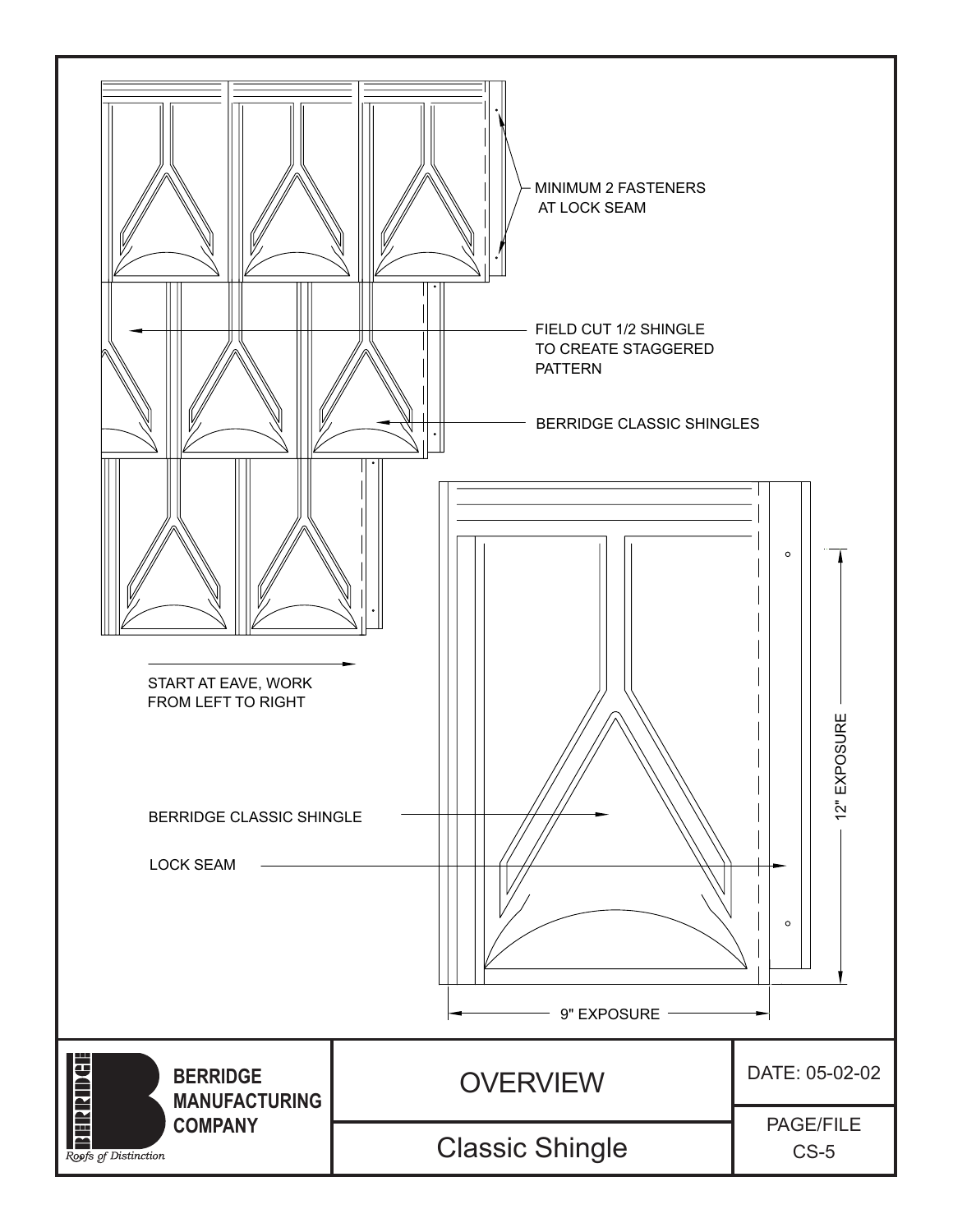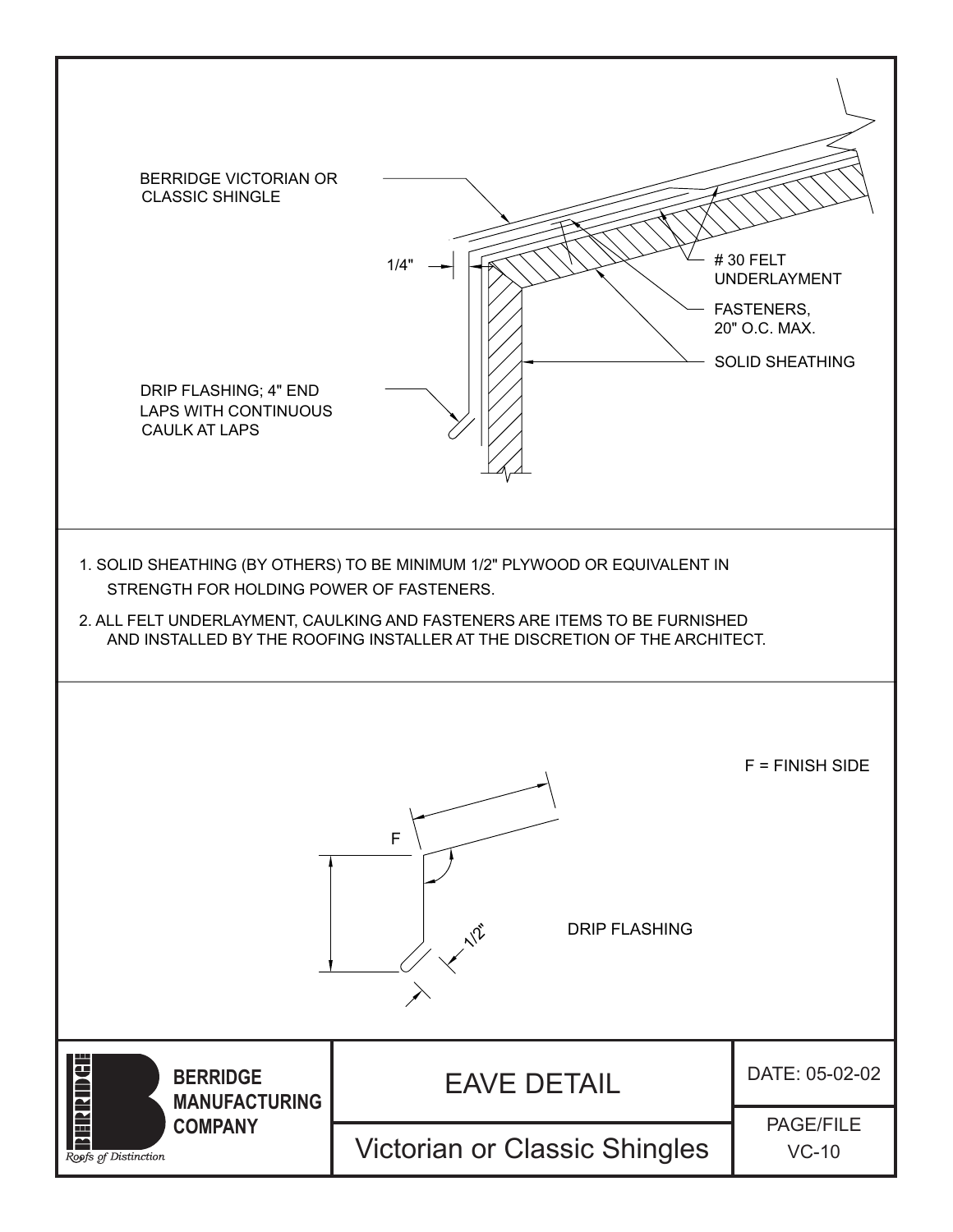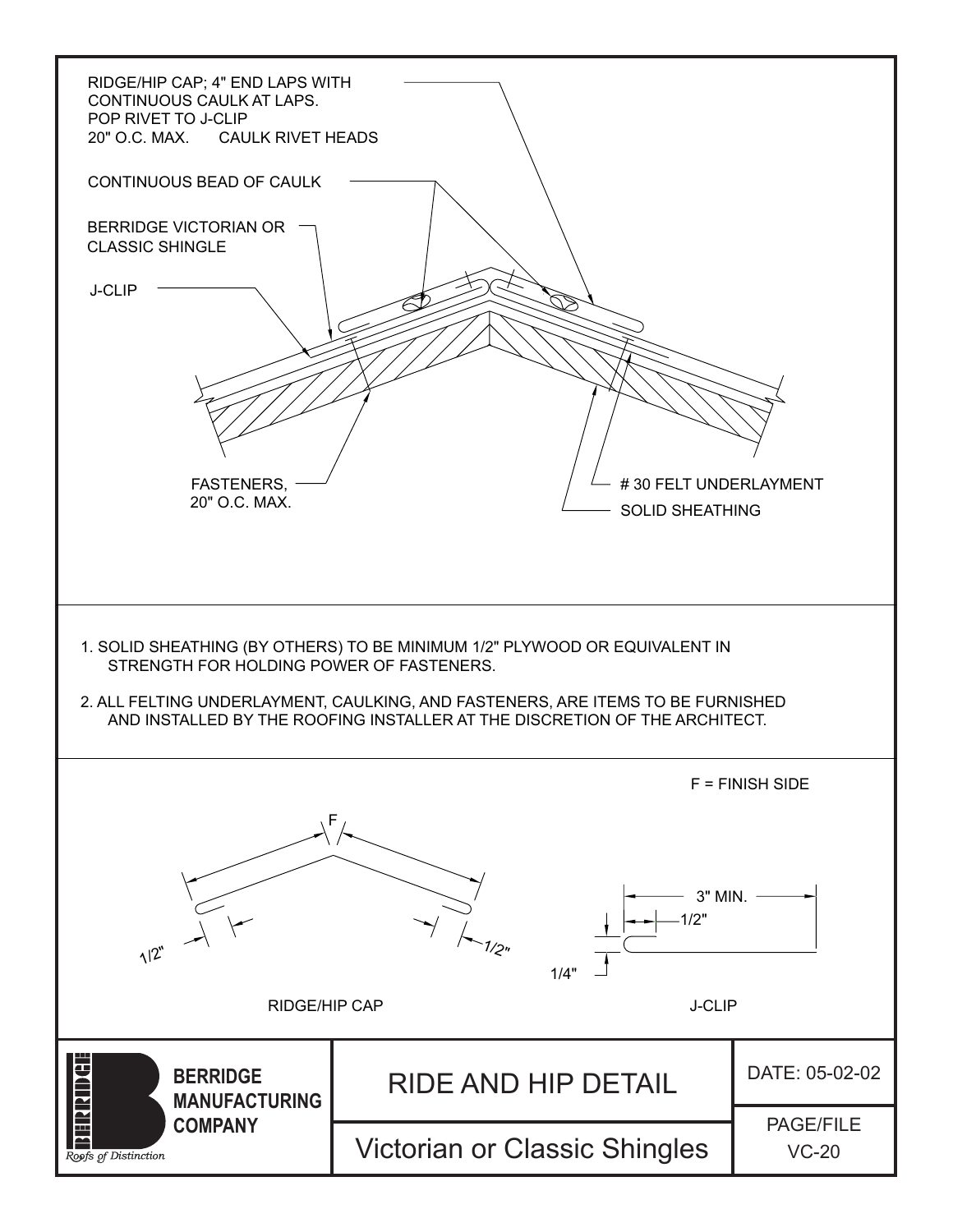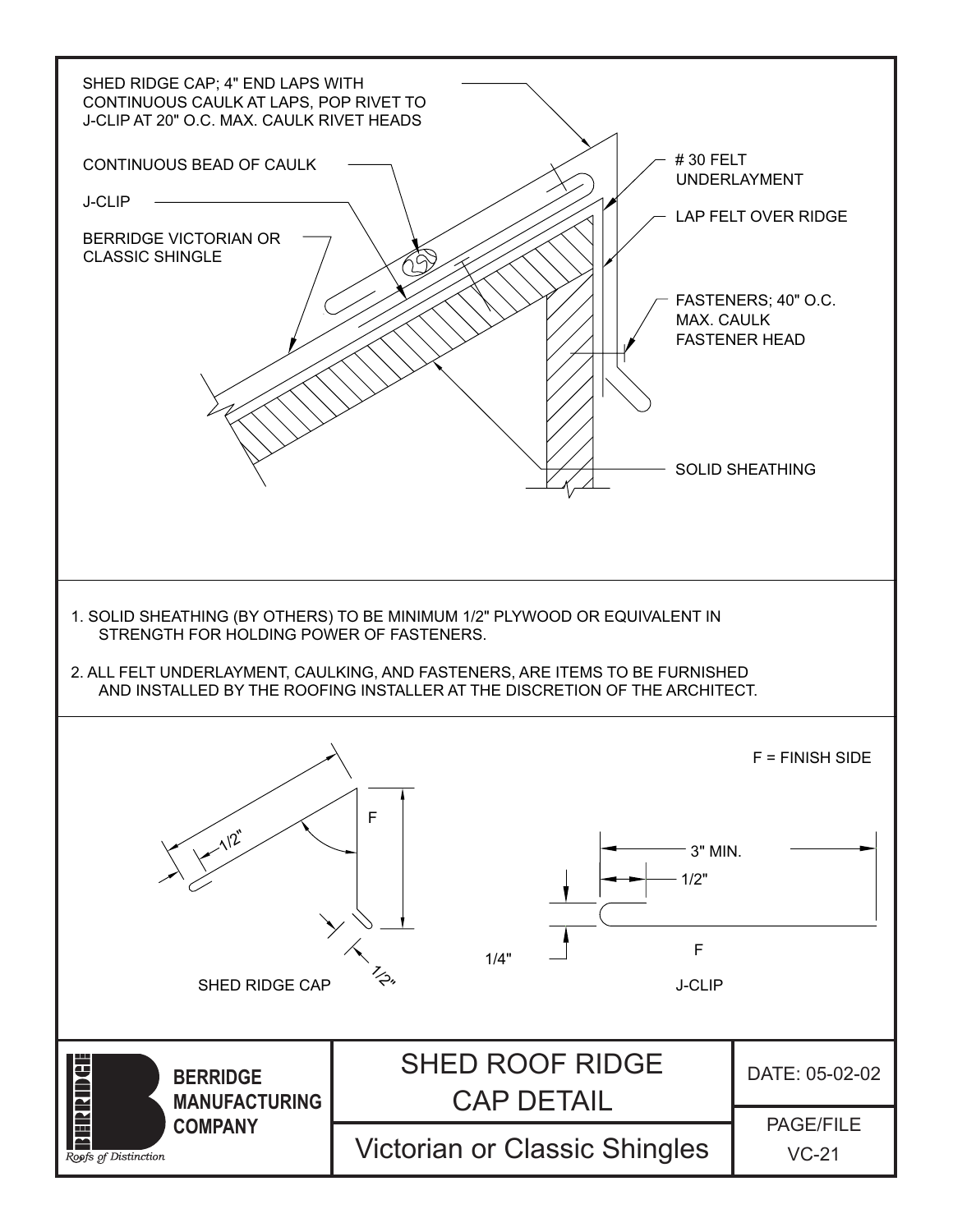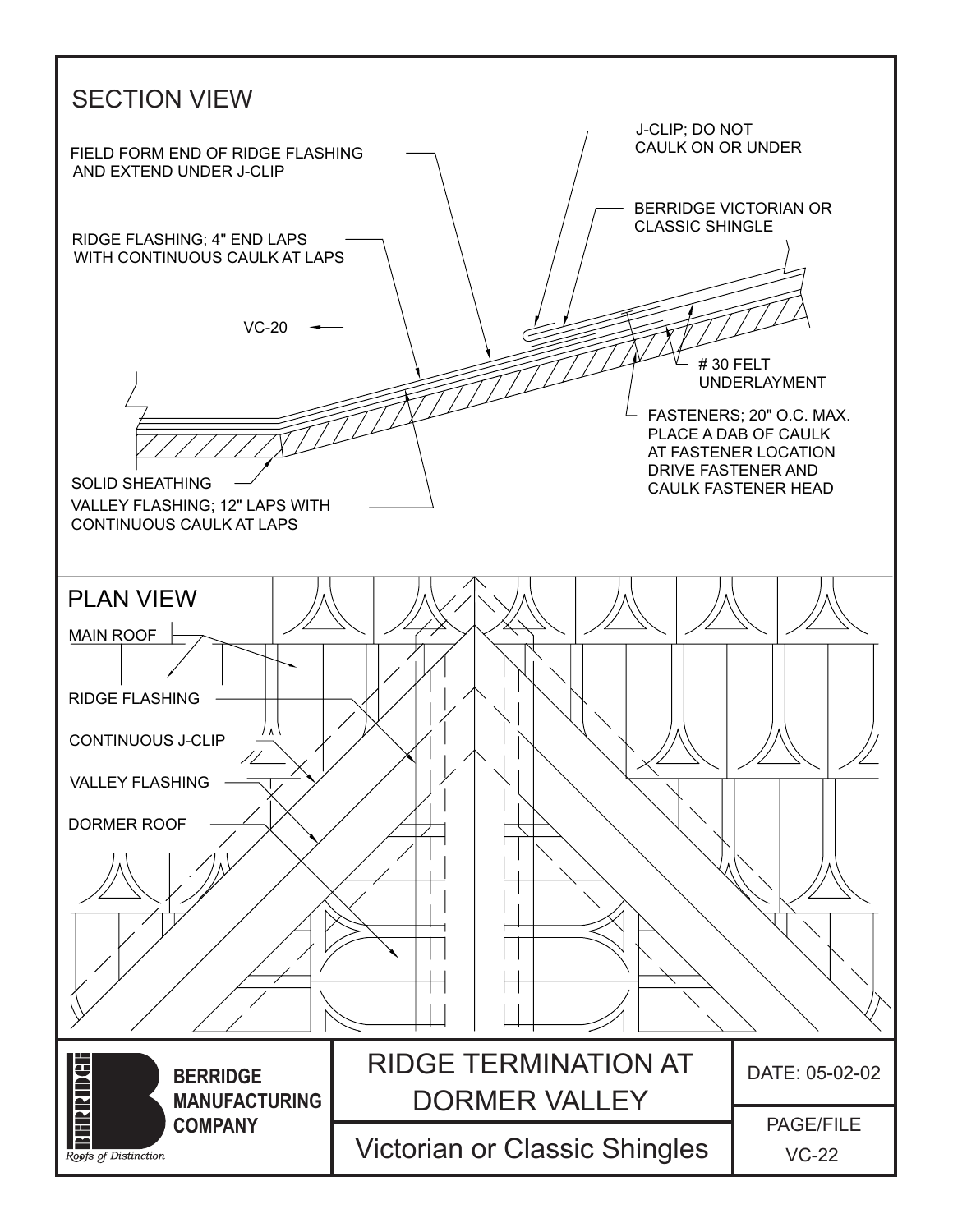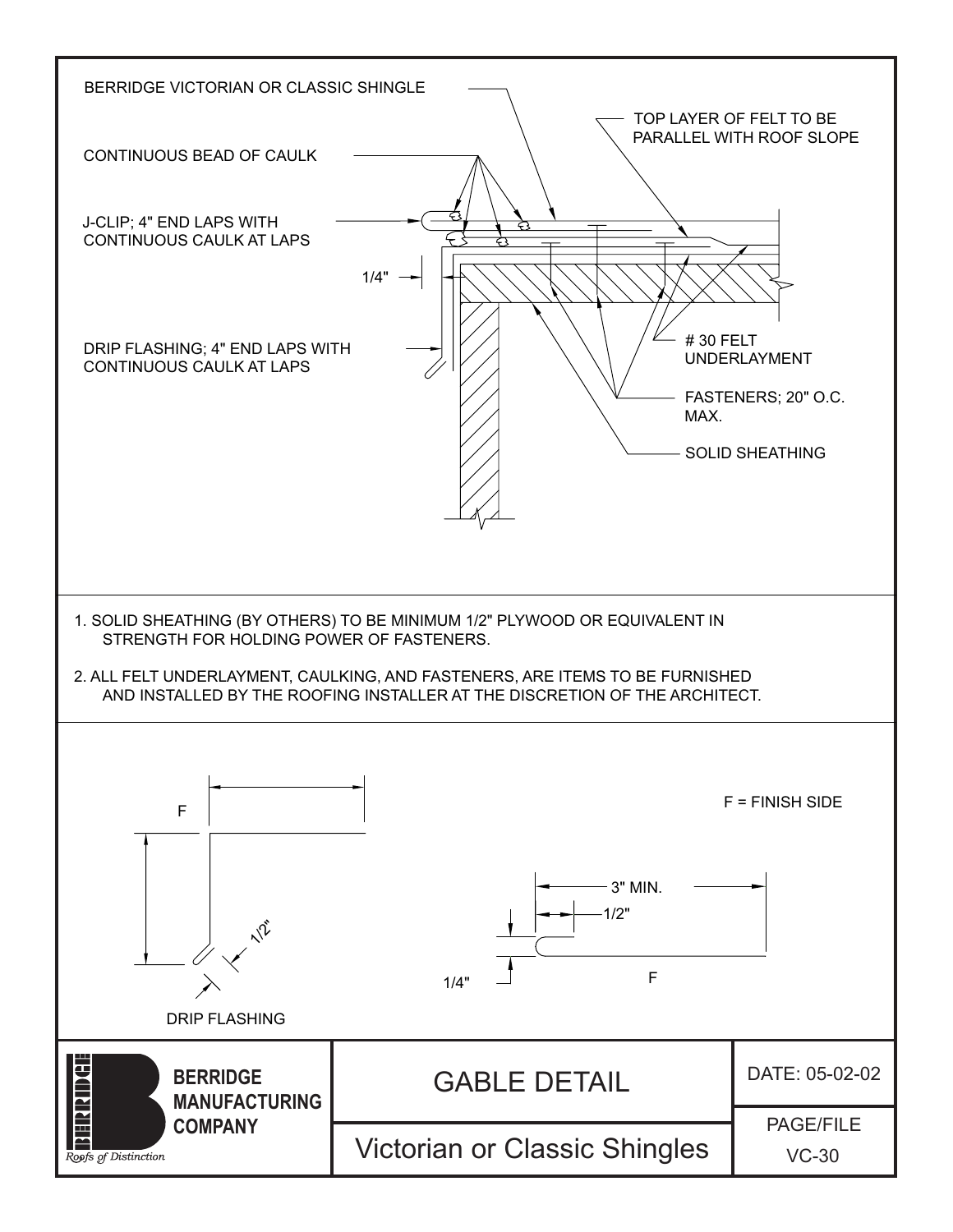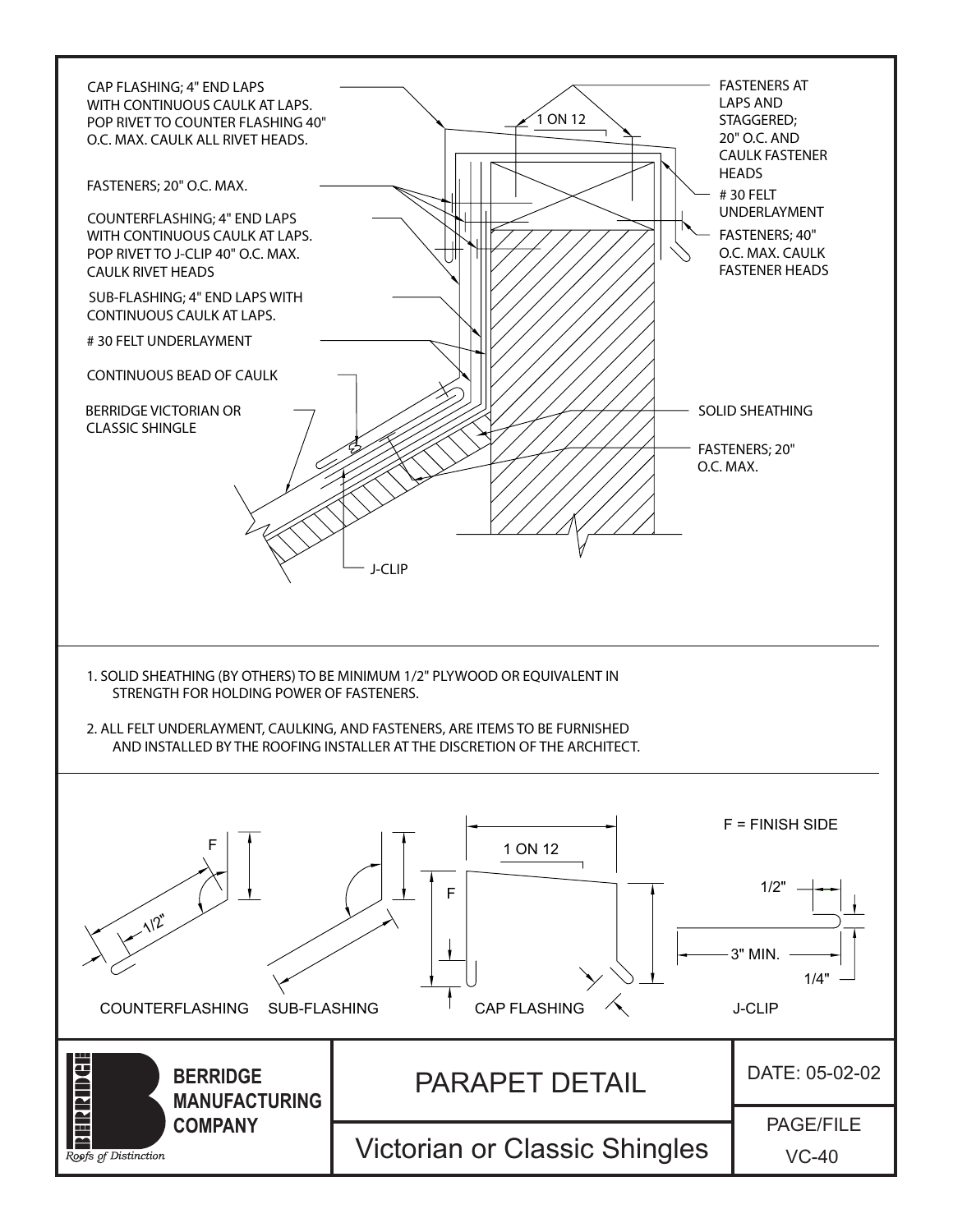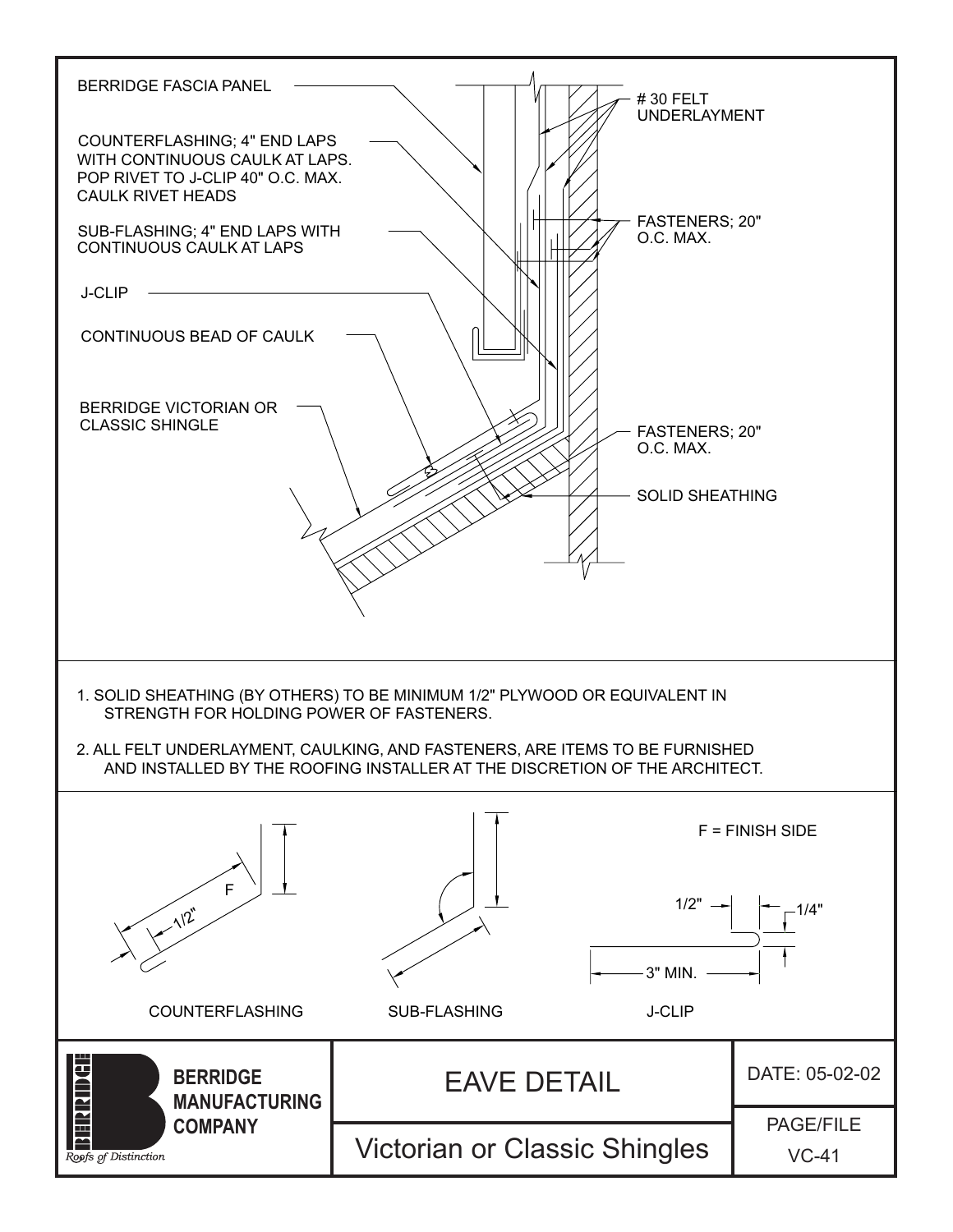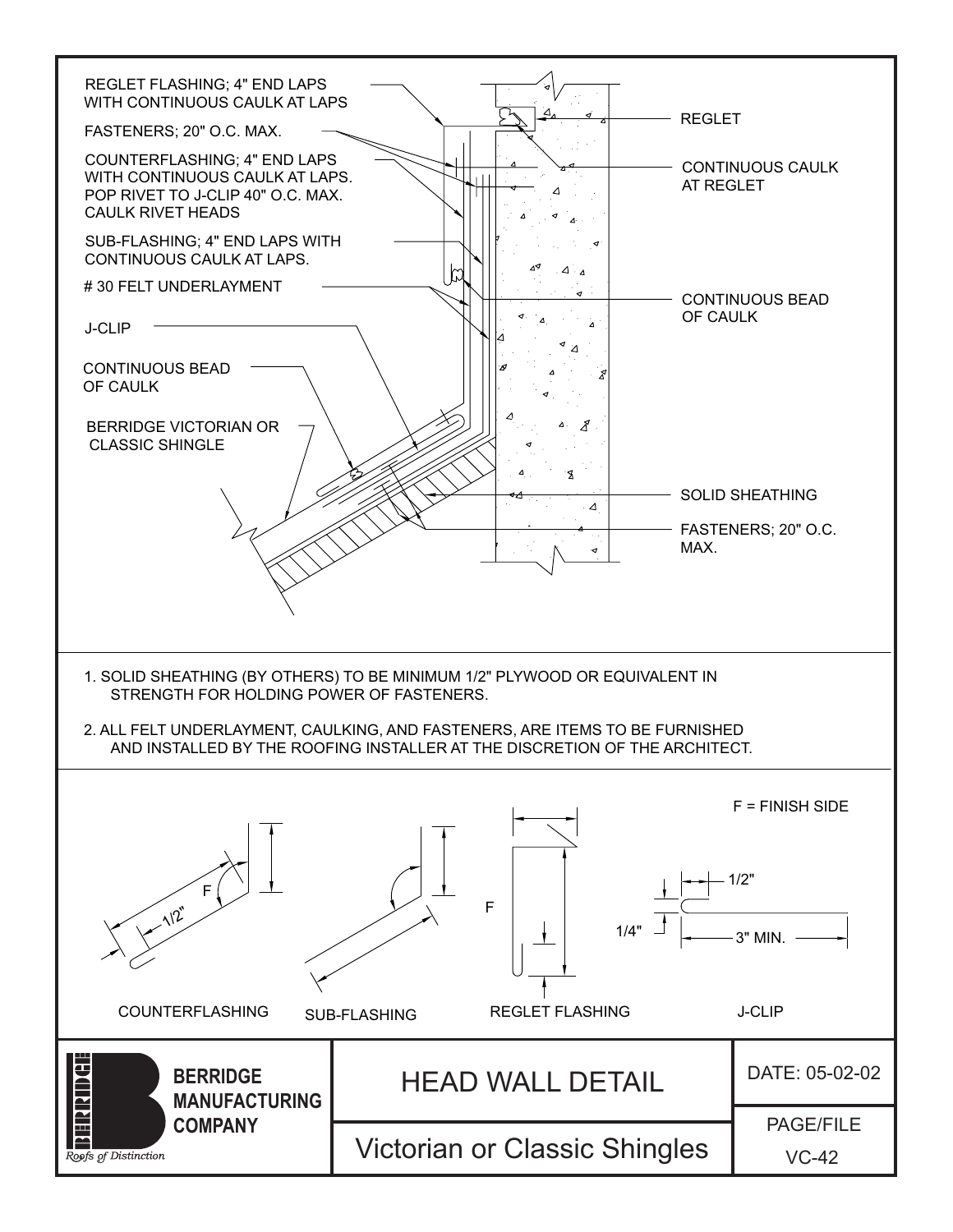| #30 FELT UNDERLAYMENT                                                                                                                                                                                                                                                                |                                      |          |                             |  |  |
|--------------------------------------------------------------------------------------------------------------------------------------------------------------------------------------------------------------------------------------------------------------------------------------|--------------------------------------|----------|-----------------------------|--|--|
| <b>BERRIDGE FASCIA PANEL</b>                                                                                                                                                                                                                                                         |                                      |          |                             |  |  |
| FASTENERS; 20" O.C. MAX.                                                                                                                                                                                                                                                             |                                      |          |                             |  |  |
| FLASHING; 4" END LAPS WITH CONTINUOUS CAULK AT LAPS<br>POP RIVET TO J-CLIP 40" O.C. CAULK RIVET HEADS                                                                                                                                                                                |                                      |          |                             |  |  |
| J-CLIP                                                                                                                                                                                                                                                                               |                                      |          |                             |  |  |
| CONTINUOUS BEAD OF CAULK                                                                                                                                                                                                                                                             |                                      |          |                             |  |  |
| SUB-FLASHING; 4" END LAPS WITH<br><b>CONTINUOUS CAULK AT LAPS</b>                                                                                                                                                                                                                    |                                      |          |                             |  |  |
| <b>BERRIDGE VICTORIAN OR</b><br><b>CLASSIC SHINGLE</b>                                                                                                                                                                                                                               |                                      |          |                             |  |  |
| #30 FELT UNDERLAYMENT<br>TOP LAYER OF FELT TO BE<br>PARALLEL WITH ROOF SLOPE                                                                                                                                                                                                         |                                      | ري ري    |                             |  |  |
|                                                                                                                                                                                                                                                                                      |                                      |          |                             |  |  |
| <b>SOLID SHEATHING</b>                                                                                                                                                                                                                                                               |                                      |          |                             |  |  |
| FASTENER; 20" O.C. MAX. PLACE A DAB<br>OF CAULK AT FASTENER LOCATION<br>DRIVE FASTENER AND CAULK FASTENER HEAD                                                                                                                                                                       |                                      | OF CAULK | <b>CONTINUOUS BEAD</b>      |  |  |
| 1. SOLID SHEATHING (BY OTHERS) TO BE MINIMUM 1/2" PLYWOOD OR EQUIVALENT IN<br>STRENGTH FOR HOLDING POWER OF FASTENERS.<br>2. ALL FELT UNDERLAYMENT, CAULKING, AND FASTENERS, ARE ITEMS TO BE FURNISHED<br>AND INSTALLED BY THE ROOFING INSTALLER AT THE DISCRETION OF THE ARCHITECT. |                                      |          |                             |  |  |
|                                                                                                                                                                                                                                                                                      |                                      |          | $F = FINISH$ SIDE           |  |  |
| F                                                                                                                                                                                                                                                                                    | 3" MIN.-<br>$-1/2"$                  |          |                             |  |  |
| 1/2"                                                                                                                                                                                                                                                                                 | 1/4"<br>F                            |          |                             |  |  |
| <b>FLASHING</b>                                                                                                                                                                                                                                                                      | <b>J-CLIP</b>                        |          | SUB-FLASHING                |  |  |
| <b>ESPERADOR</b><br><b>BERRIDGE</b><br><b>MANUFACTURING</b><br><b>COMPANY</b>                                                                                                                                                                                                        | <b>RAKE WALL DETAIL</b>              |          | DATE: 05-02-02              |  |  |
|                                                                                                                                                                                                                                                                                      | <b>Victorian or Classic Shingles</b> |          | <b>PAGE/FILE</b><br>$VC-50$ |  |  |
| Roofs of Distinction                                                                                                                                                                                                                                                                 |                                      |          |                             |  |  |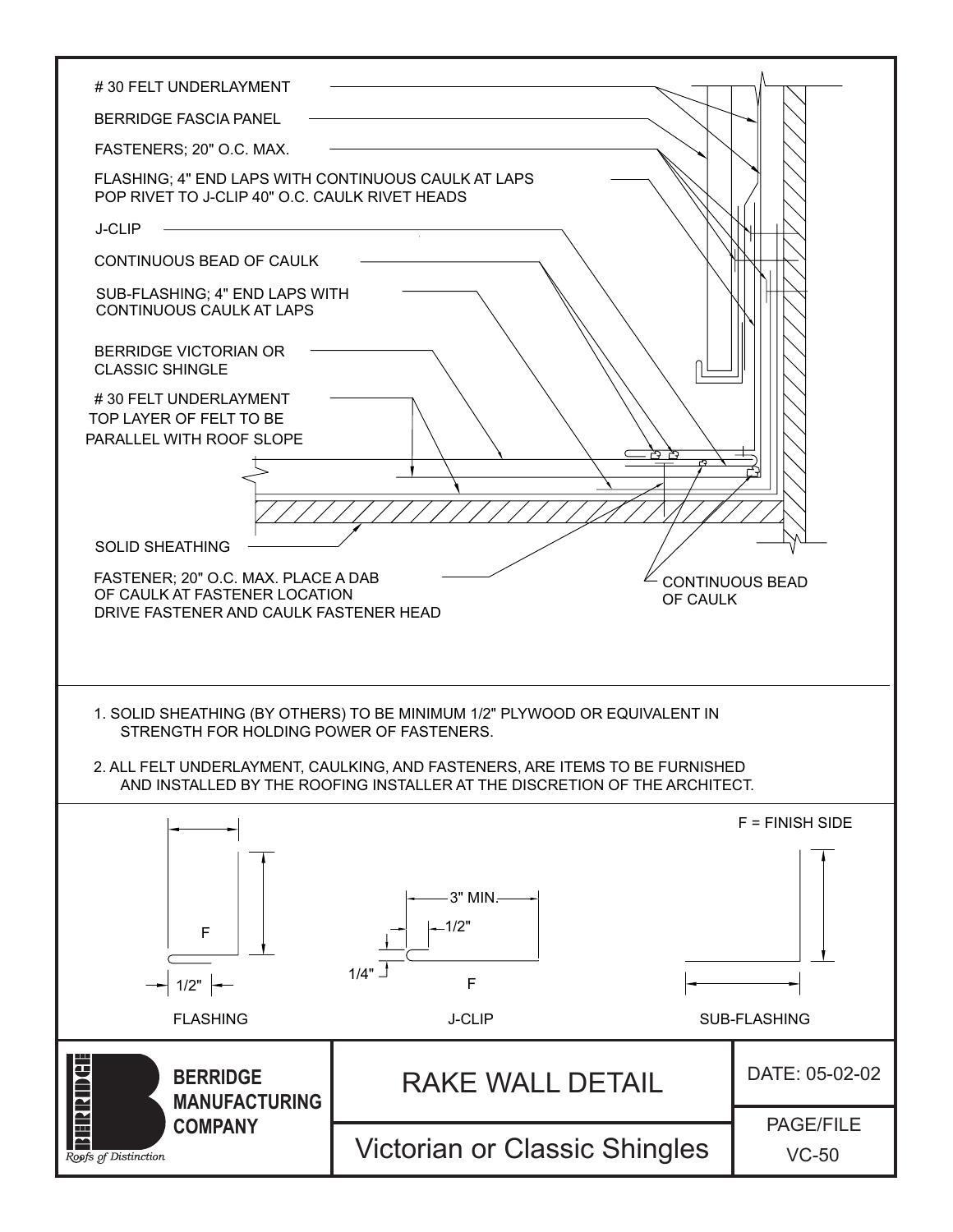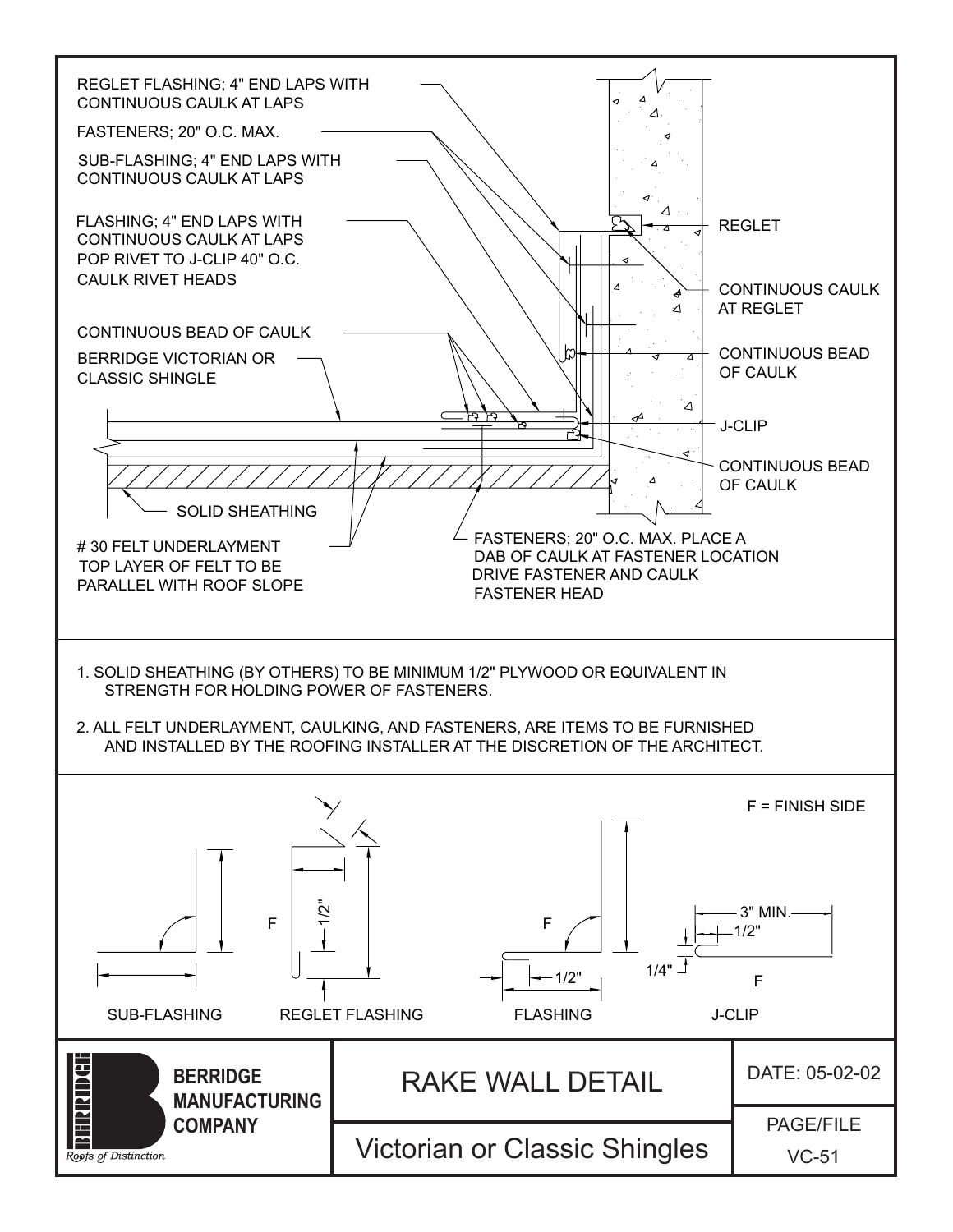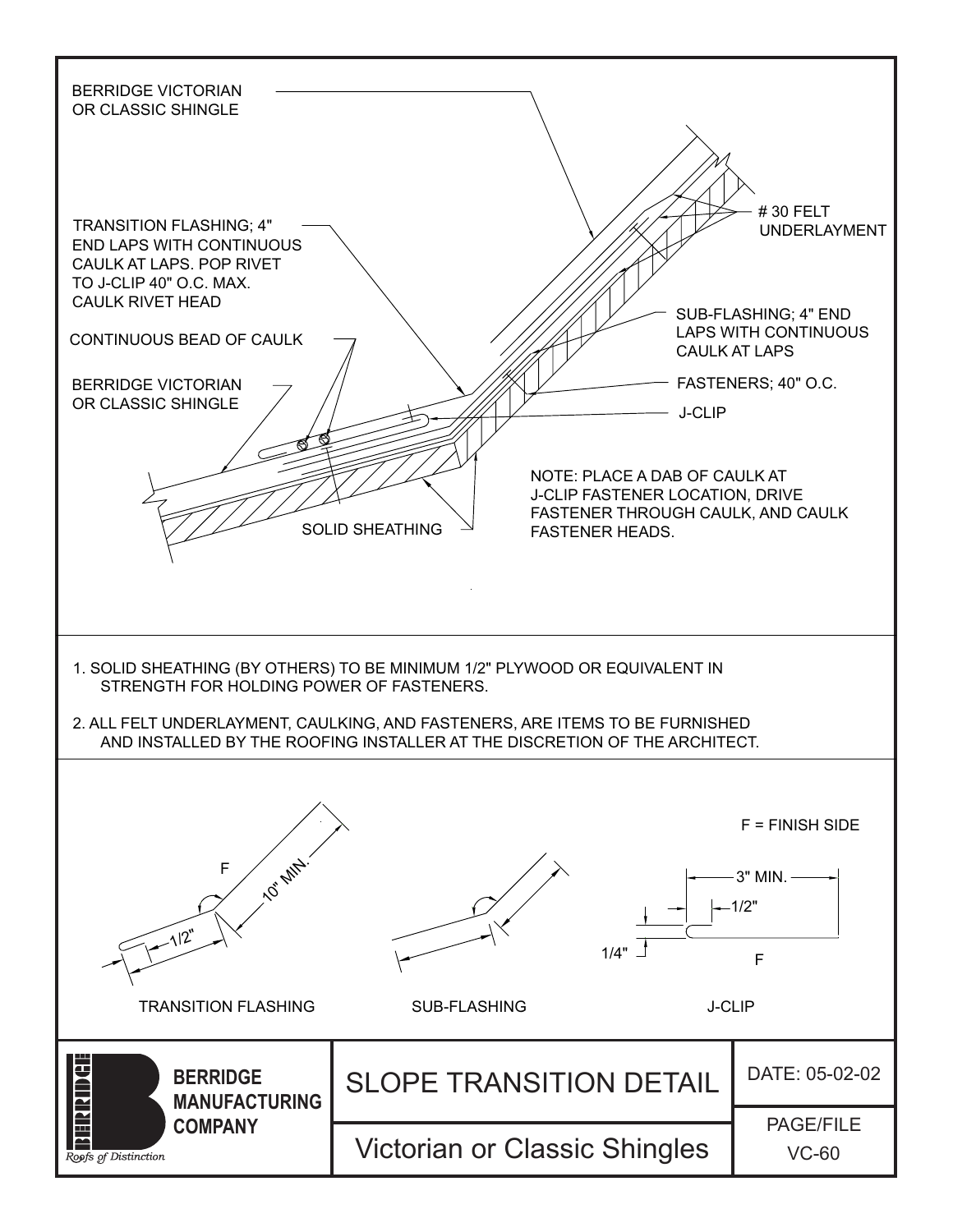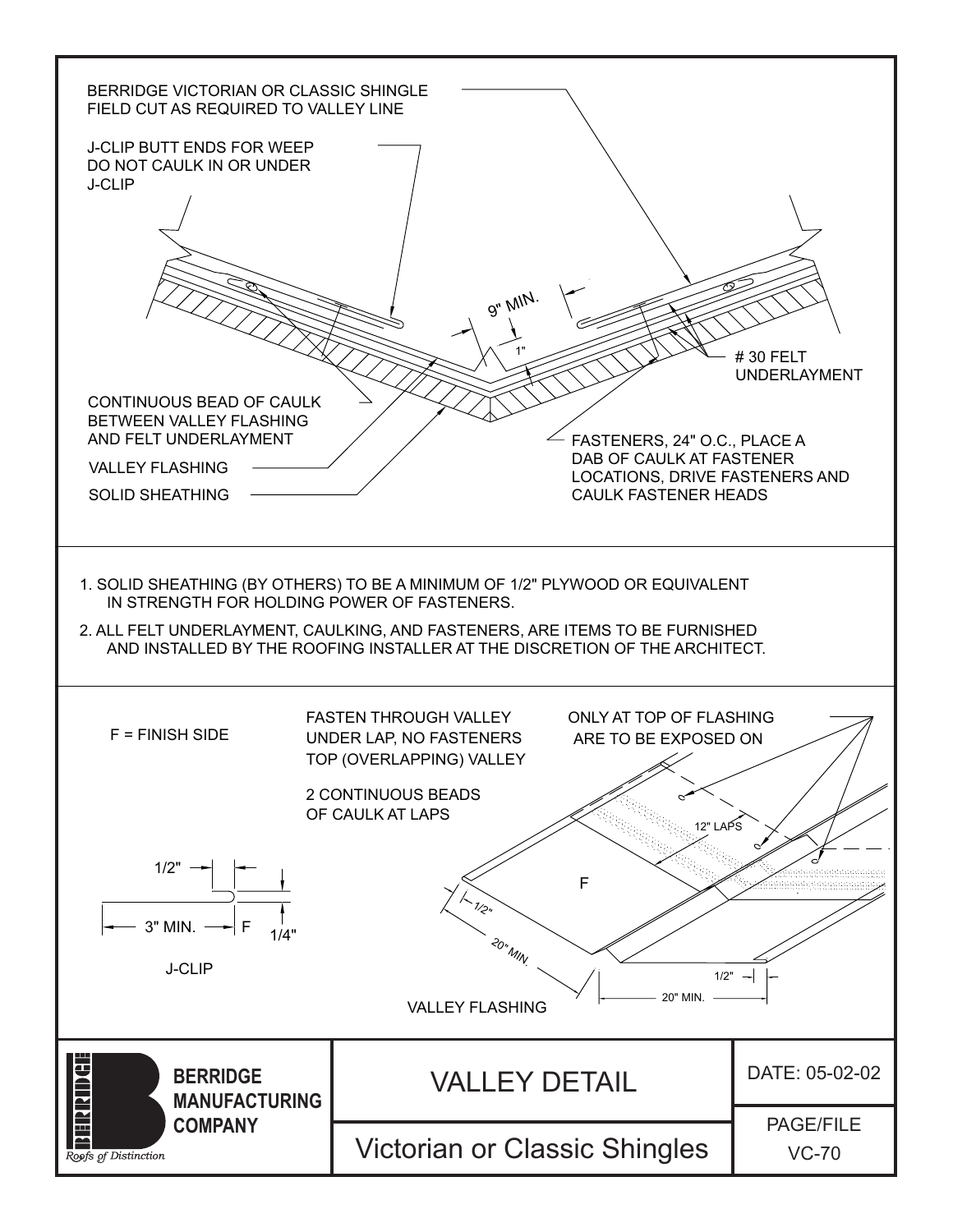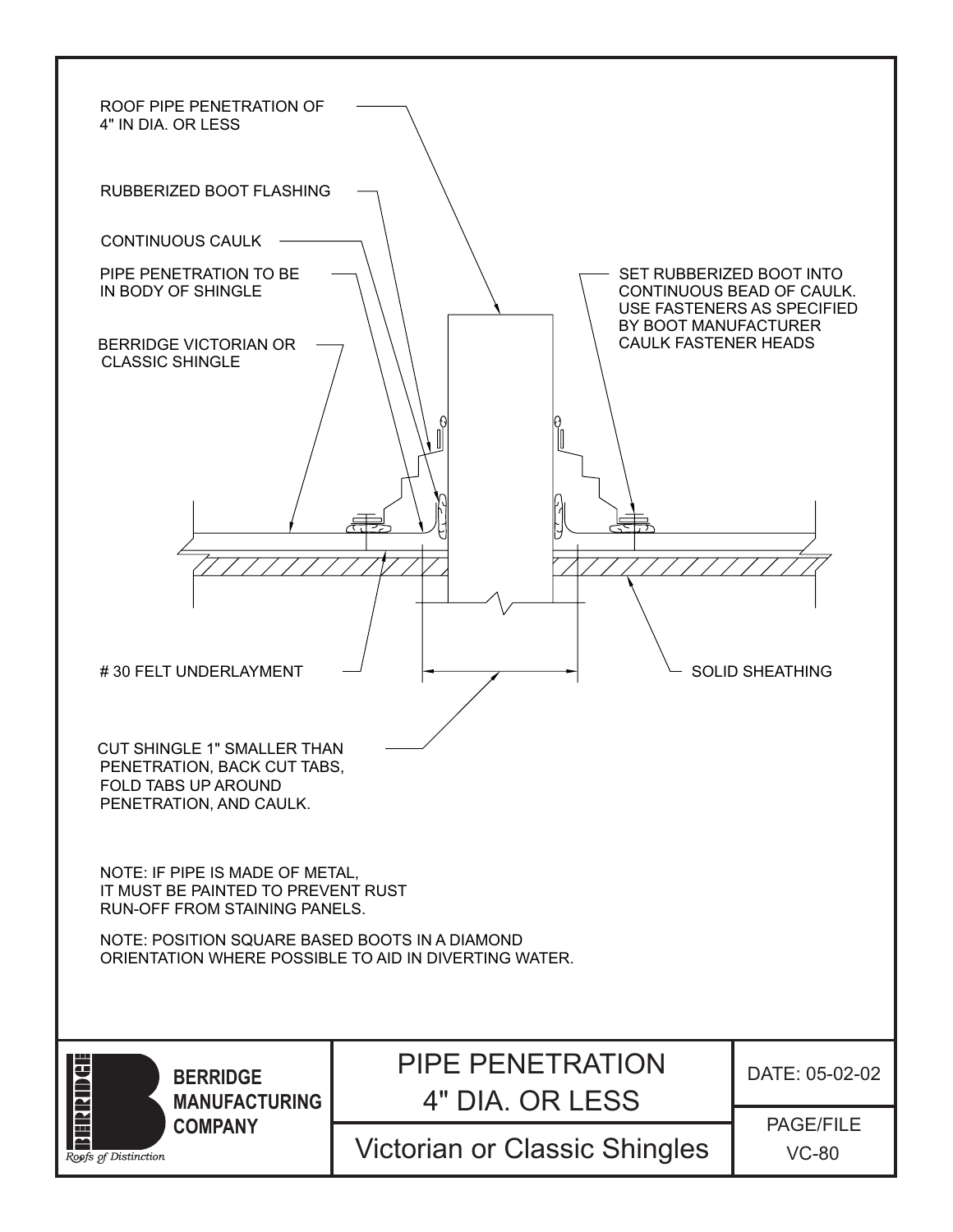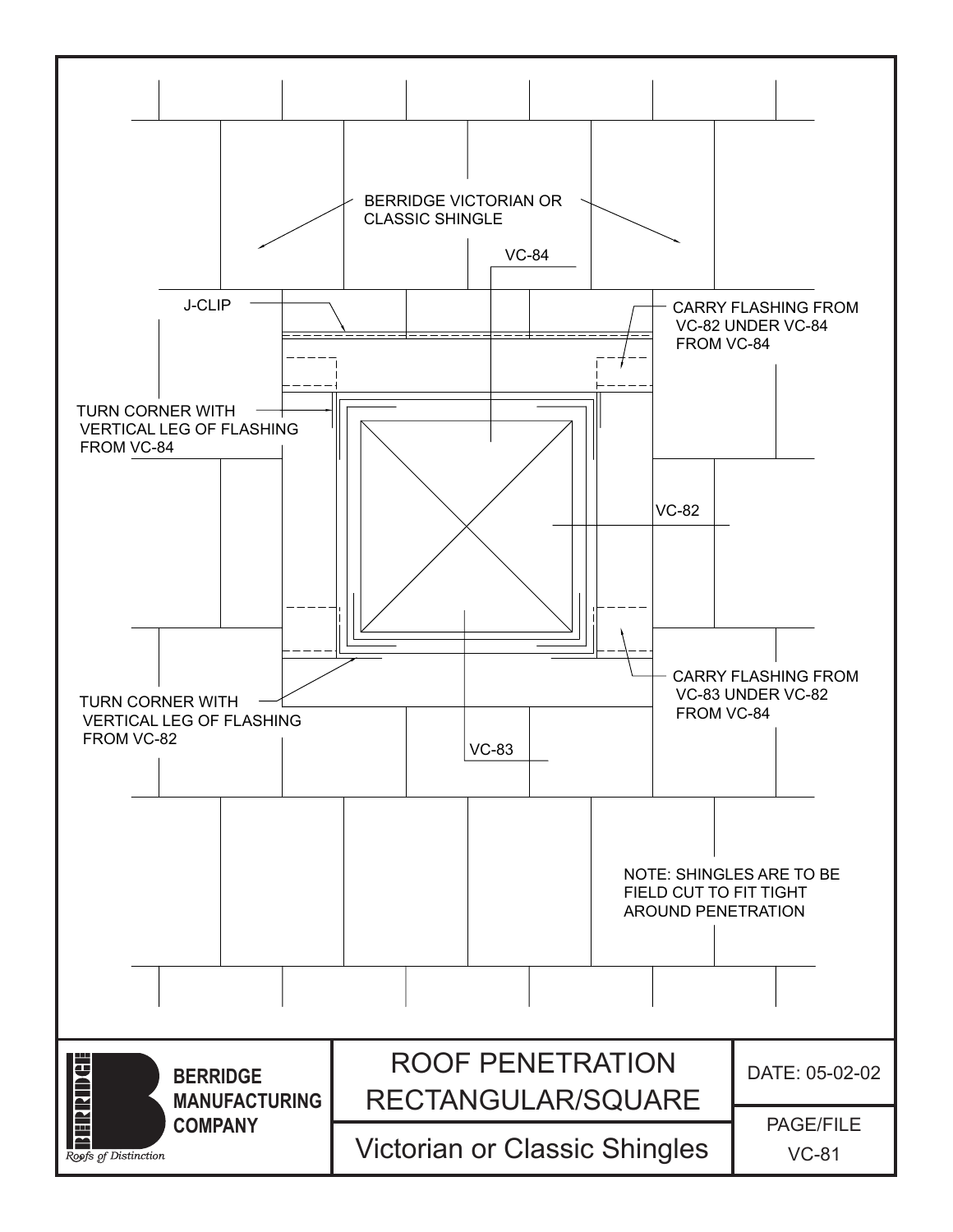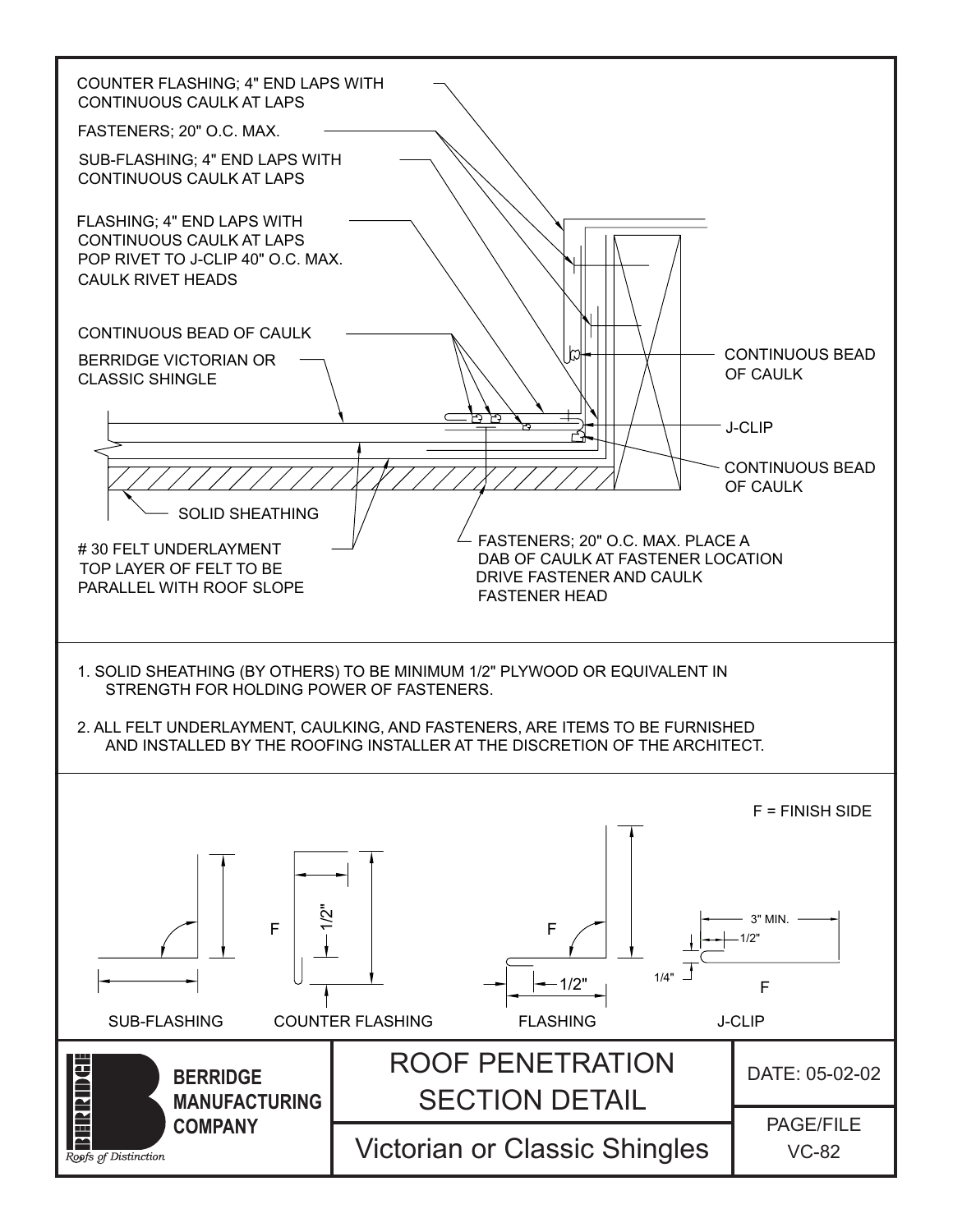